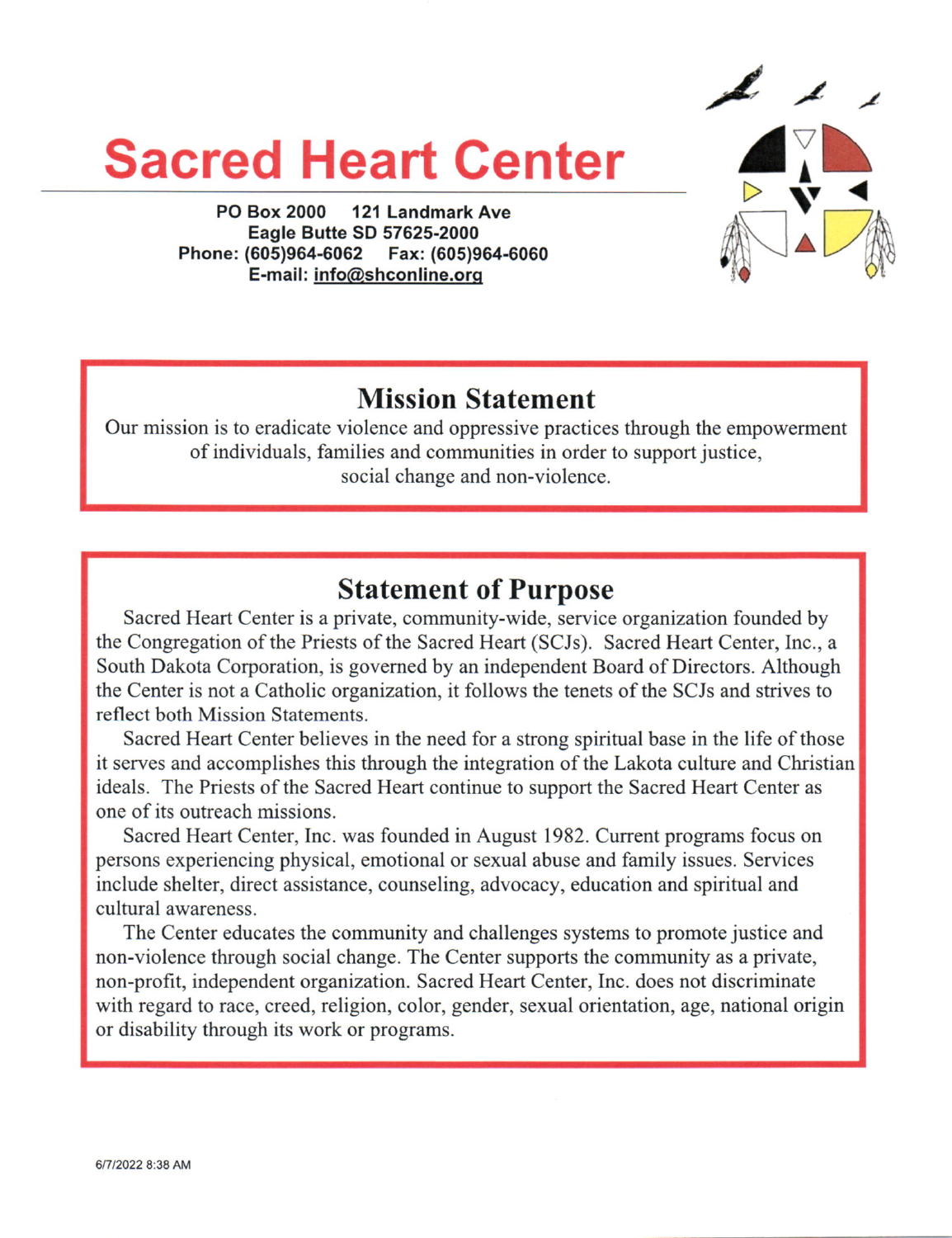|                                                                                                                                                                                                                                      | Date: htvDate: htvDate:                                                          |           |  |  |  |  |  |  |
|--------------------------------------------------------------------------------------------------------------------------------------------------------------------------------------------------------------------------------------|----------------------------------------------------------------------------------|-----------|--|--|--|--|--|--|
| Sacred Heart Center is an Equal Employment Opportunity Employer.                                                                                                                                                                     |                                                                                  |           |  |  |  |  |  |  |
|                                                                                                                                                                                                                                      |                                                                                  |           |  |  |  |  |  |  |
| <b>PERSONAL</b>                                                                                                                                                                                                                      |                                                                                  |           |  |  |  |  |  |  |
| Name Name<br>Last                                                                                                                                                                                                                    | First                                                                            | Middle    |  |  |  |  |  |  |
| Landline experience and the state of the state of the state of the state of the state of the state of the state of the state of the state of the state of the state of the state of the state of the state of the state of the       |                                                                                  |           |  |  |  |  |  |  |
|                                                                                                                                                                                                                                      |                                                                                  |           |  |  |  |  |  |  |
| Street/PO Box                                                                                                                                                                                                                        | City                                                                             | State/Zip |  |  |  |  |  |  |
|                                                                                                                                                                                                                                      |                                                                                  |           |  |  |  |  |  |  |
| <b>Street</b>                                                                                                                                                                                                                        | City                                                                             | State/Zip |  |  |  |  |  |  |
|                                                                                                                                                                                                                                      |                                                                                  |           |  |  |  |  |  |  |
|                                                                                                                                                                                                                                      |                                                                                  |           |  |  |  |  |  |  |
| Do you have a valid driver's/operator's license?________Yes_______No If yes, what state? _____________________                                                                                                                       |                                                                                  |           |  |  |  |  |  |  |
| Were you previously employed by Sacred Heart Center?________Yes_______No If yes, when and where: _____________                                                                                                                       |                                                                                  |           |  |  |  |  |  |  |
|                                                                                                                                                                                                                                      |                                                                                  |           |  |  |  |  |  |  |
|                                                                                                                                                                                                                                      |                                                                                  |           |  |  |  |  |  |  |
| Have you ever been promoted and/or received awards or other recognition of merit by previous employers?<br>No                                                                                                                        |                                                                                  |           |  |  |  |  |  |  |
|                                                                                                                                                                                                                                      |                                                                                  |           |  |  |  |  |  |  |
| If yes, describe: <u>contract the contract of the contract of the contract of the contract of the contract of the contract of the contract of the contract of the contract of the contract of the contract of the contract of th</u> |                                                                                  |           |  |  |  |  |  |  |
|                                                                                                                                                                                                                                      |                                                                                  |           |  |  |  |  |  |  |
|                                                                                                                                                                                                                                      | ,我们也不能会在这里的,我们也不能会在这里的,我们也不能会在这里的,我们也不能会在这里,我们也不能会在这里的。""我们,我们也不能会不能会不能会。""我们,我们 |           |  |  |  |  |  |  |
| Are you capable of performing the essential functions of the job with or without reasonable accommodation? Yes No                                                                                                                    |                                                                                  |           |  |  |  |  |  |  |
|                                                                                                                                                                                                                                      |                                                                                  |           |  |  |  |  |  |  |

 $\blacktriangle$ 

 $\lambda$ 

# Sacred Heart Center Employment Application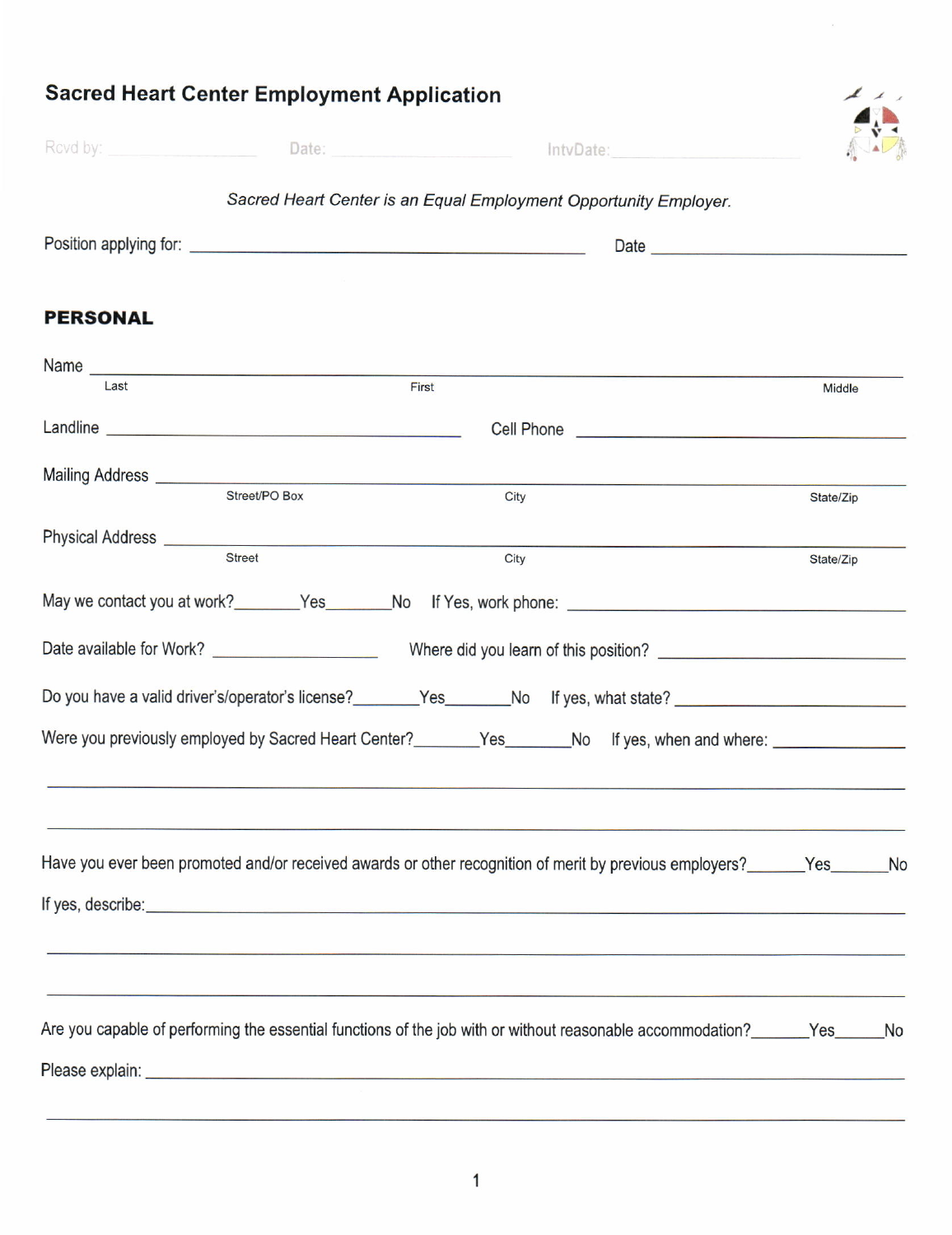### **EDUCATION**

| <b>High School</b> |        |      |              |                        |             |
|--------------------|--------|------|--------------|------------------------|-------------|
|                    | School | City | <b>State</b> | Last Year Completed    | Diploma/GED |
| College            |        |      |              |                        |             |
|                    | School | City | <b>State</b> | Course of Study        | Degree      |
| College            |        |      |              |                        |             |
|                    | School | City | <b>State</b> | <b>Course of Study</b> | Degree      |

### **QUALIFICATIONS**

List any distinctive abilities or characteristics that you possess that would make you a suitable candidate: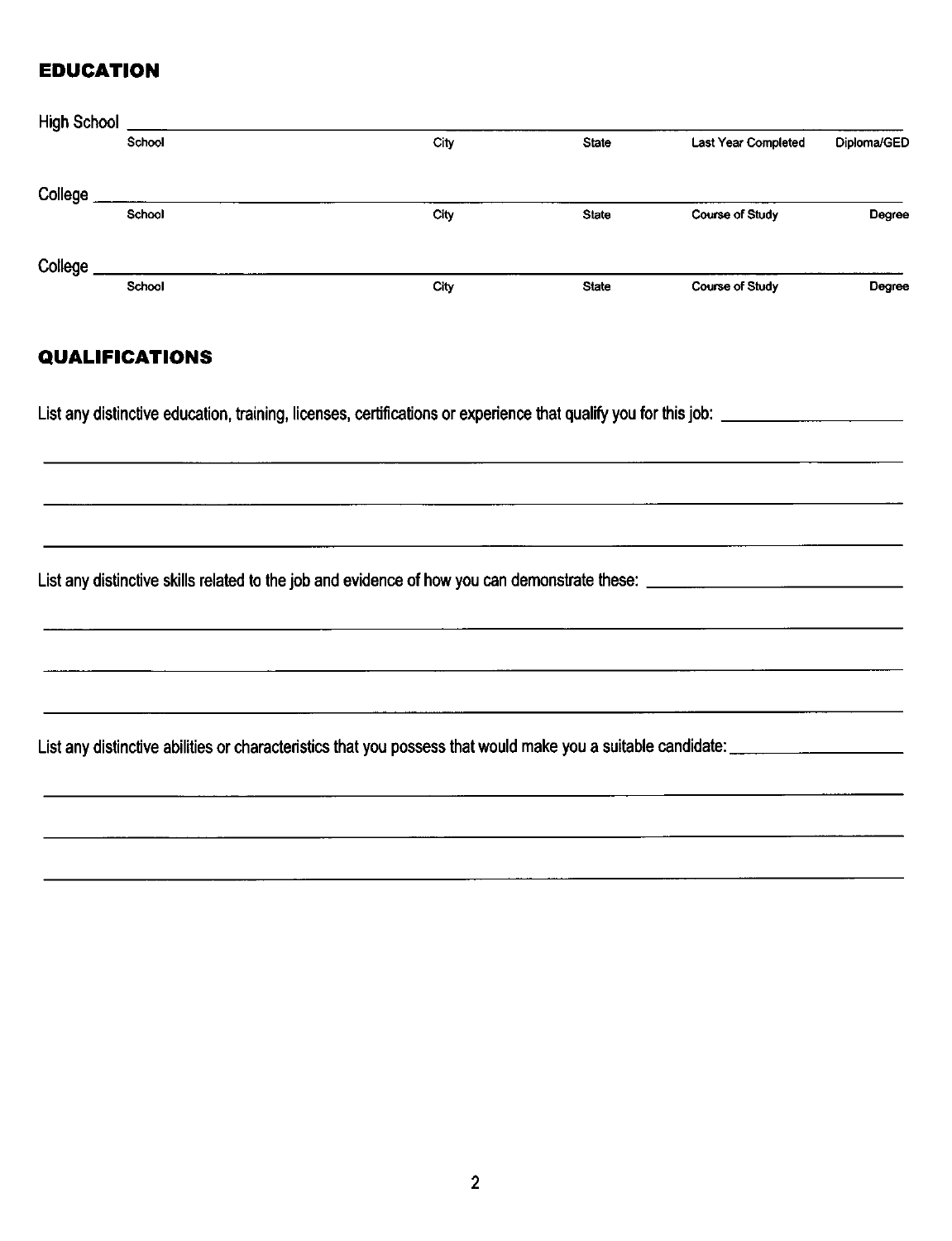## EMPLOYMENT

Present and past employment beginning with the most recent:

| 1)                                                                                                                                                                                                                                   |                             |                                          |              |     |
|--------------------------------------------------------------------------------------------------------------------------------------------------------------------------------------------------------------------------------------|-----------------------------|------------------------------------------|--------------|-----|
|                                                                                                                                                                                                                                      |                             |                                          |              |     |
|                                                                                                                                                                                                                                      |                             |                                          |              |     |
|                                                                                                                                                                                                                                      |                             |                                          |              |     |
| Summary of Job Responsibilities: <u>Community of the Community of The Community of Job Responsibilities:</u>                                                                                                                         |                             |                                          |              |     |
|                                                                                                                                                                                                                                      |                             |                                          |              |     |
| 2)                                                                                                                                                                                                                                   |                             |                                          |              |     |
|                                                                                                                                                                                                                                      |                             |                                          |              |     |
|                                                                                                                                                                                                                                      |                             |                                          |              |     |
|                                                                                                                                                                                                                                      |                             |                                          |              |     |
|                                                                                                                                                                                                                                      |                             |                                          |              |     |
|                                                                                                                                                                                                                                      |                             |                                          |              |     |
| 3)<br>Name of Employer ________                                                                                                                                                                                                      | $\overline{\rm C}$ ity $\_$ |                                          | <b>State</b> |     |
|                                                                                                                                                                                                                                      |                             |                                          |              |     |
|                                                                                                                                                                                                                                      |                             |                                          |              |     |
|                                                                                                                                                                                                                                      |                             |                                          |              |     |
| Summary of Job Responsibilities: <u>Communications and the set of the set of the set of the set of the set of the set of the set of the set of the set of the set of the set of the set of the set of the set of the set of the </u> |                             |                                          |              |     |
|                                                                                                                                                                                                                                      |                             | May we contact this employer?____Yes____ |              | _Nc |